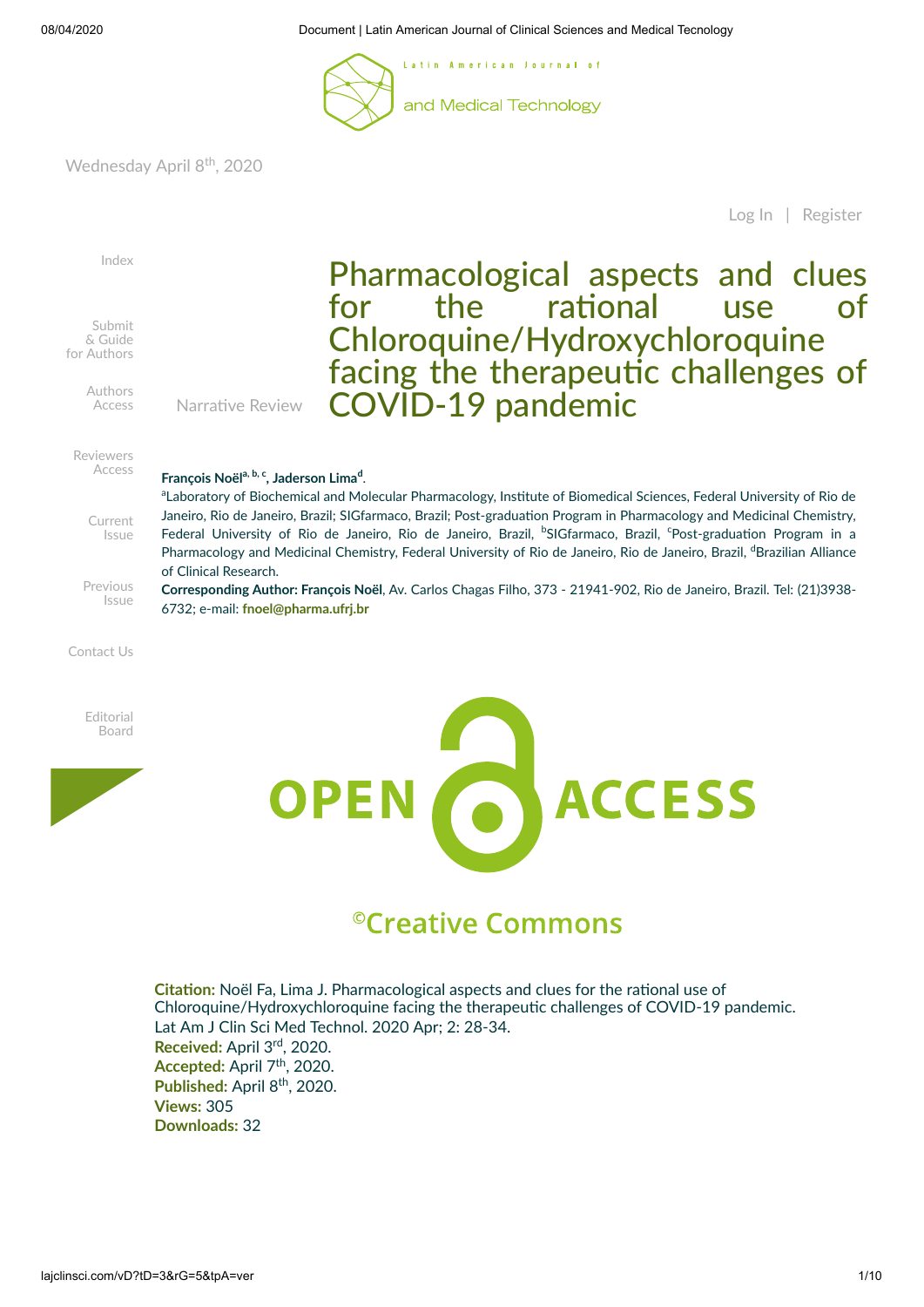

## ABSTRACT

Since there is an urgent need for COVID-19 treatment, the pandemic disease caused by SARS-CoV-2, the repurposing of available drugs is a quick and cheap option, with chloroquine  $(CQ)$  and hydroxychloroquine (HCQ) being the most quoted drugs in this context. As a rigorous evaluation of the available data is needed to help to decide on the eventual use of these drugs, the first objective of this work is to critically review the available in vitro assay, clinical studies and putative mechanism(s) of action of CQ/HCQ concerning COVID-19, either alone or in association with azithromycin (AZM). The second objective is to discuss the drug alternatives to treat COVID-19, with emphasis on Brazil, Latin America, and countries where malaria is endemic. Finally, we describe some of the on-going international clinical trials and their therapeutic schemes. We conclude that: 1) there is a good rationale for HCQ use, at least within a compassionate approach, for COVID-19 treatment, possibly at not to severe stage of the disease; 2) the risk/benefit ratio of HCQ use alone or in combination with other drugs such as AZM has yet to be established with the available level of evidence, according to the evidence-based medicine principles.

#### **Keywords:** COVID-19, SARS CoV-2, chloroquine, hydroxychloroquine, azithromycin

### RESUMEN

Ante la urgente necesidad de un tratamiento para COVID-19, pandemia causada por SARS-CoV-2, se han adaptado fármacos desarrollados para otras indicaciones, pero que ya se encuentren disponibles. Esto constituye una opción rápida y económica. Cloroquina (CQ) e hidroxicloroquina (HCQ) han sido los fármacos más citados en este contexto. Dado que es necesaria una evaluación rigurosa de la información disponible para poder tomar decisiones acerca del uso de estos fármacos, el primer objetivo de este trabajo es revisar, de modo crítico, los ensayos *in vitro*, los estudios clínicos y el(los) mecanismo(s) de acción putativo(s) ralacionados con la actividad contra COVID-19 de CQ/HCQ, va sea solos o en combinación con azitromicina (AZM). El segundo objetivo es discutir las alternativas farmacológicas para tratar COVID-19, especialmente en Brasil, Latinoamérica y en países donde la malaria es endémica. Concluimos que: 1) existe una buena jusficación para usar HCQ para el tratamiento de COVID-19, al menos desde un abordaje compasivo y posiblemente no en etapas muy graves de la enfermedad; 2) la tasa de riesgo/beneficio del uso de HCQ, solo o en combinación con otros fármacos como AZM, debe aún establecerse con base en el nivel de evidencia disponible y de acuerdo con los principios de medicina basada en evidencia.

**Palabras clave:** COVID-19, SARS CoV-2, cloroquina, hidroxicloroquina, azitromicina

## INTRODUCTION

COVID-19, the pandemic disease caused by SARSCoV-2, started in Wuhan, China, and rapidly spread worldwide with 205 countries/territories/area having reported at least one case (WHO, situation report - 73, on 2 April 2020). Epidemiologic data report high levels of transmission (April 6<sup>th</sup>, 2020, 1,289,380 laboratory-confirmed COVID-19 cases and 70,590 deaths). Since there is no treatment available, there is an urgent need for discovering some effective drugs to face this overwhelming unmet medical need. Thus, one quick op tion would be repurposing already approved drugs due to economic and urgency reasons. Indeed, repurposing is broadly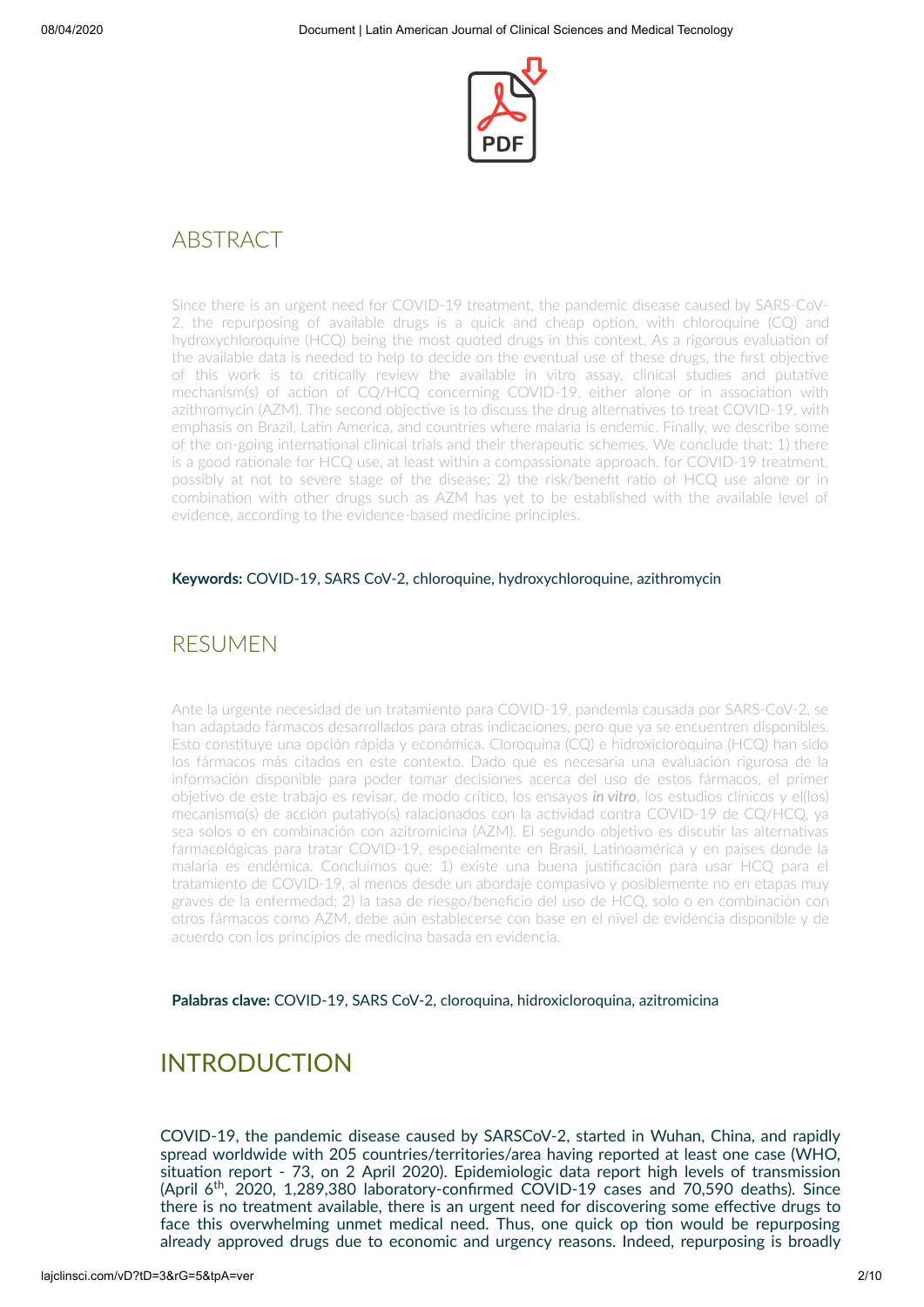used as a strategy to cost-effective drug development for compounds with known safety profiles and has already yielded several successes.<sup>1</sup> Chloroquine (CQ), and its derivative hydroxychloroquine (HCQ), is perhaps the most quoted drug in this context. However, since there are a lot of controversies and biased information in the social networks and public media, the scientific community needs rigorous evaluation of the data available to help to decide on the eventual use of this drug for COVID-19 treatment. For these reasons, the first objective of this review is to report the available in vitro data, clinical results and putative mechanism(s) of action of CQ/HCQ concerning COVID-19, with or without azithromycin (AZM). The second objective is to discuss the drug alternatives, with emphasis on Brazil and Latin America, as well as to describe some of the on-going international clinical trials.

## A rational basis for CQ/HCQ use as COVID-19 treatment

#### I. 1. In vitro and in vivo studies

In a review published 13 years ago, the Didier Raoult's group in Marseille, France, proposed that  $CQ$  and HCQ could be used for different intracellular bacteria and virus infections.<sup>2</sup> The idea of repurposing these antimalarial drugs was based on a great number of in vitro studies showing that CQ and HCQ were able to inhibit diverse bacteria, fungi, and viruses, including HIV and SARS-CoV-1.

Similar results have now been reported with the new coronavirus, SARS-CoV-2, at least initially by two different groups in China, where the COVID-19 pandemic started. The first report, available online on February 4<sup>th</sup> showed that CQ potently blocked virus infection at lowmicromolar concentrations. $3$  Furthermore, the authors showed that CQ functioned at both, entry and post-entry stages of the SARS-CoV-2 infection in Vero E6 cells. Using a similar approach for the 48-h treatment of infected Vero cells and quantification of the virus by qRT-PCR in the culture supernatant, the second paper, available online on March 9<sup>th</sup>, reported that HCQ (EC<sub>50</sub> = 0.72 μM) was more potent than CQ (EC<sub>50</sub> = 5.47 μM).<sup>4</sup> Interestingly, these authors used a physiologically-based pharmacokinetic model (PBPK) for proposing a therapeutic scheme, very similar to what is now used in clinical trials (see later, Table 3). A few days after (March 18<sup>th</sup>), the Wang group confirmed the efficacy of HCQ and CQ "pre-treatment" of infected Vero cells.<sup>5</sup> These authors also make some translational considerations based on the fact that safe HCQ dosage can generate serum levels around 1 μM in humans and that the drug is highly distributed to tissues such as lungs where its level is estimated to be 200-700 times higher than in serum.

As far as clinical data are concerned, the first published paper in English was available on February 19<sup>th</sup>, when Gao et al.<sup>6</sup> reported in a short letter that "results from more than 100 patients have demonstrated that chloroquine phosphate is superior to the control treatment in inhibiting the exacerbation of pneumonia, improving lung imaging findings, promoting a virusnegative conversion, and shortening the disease course according to the news briefing. Severe adverse reactions to chloroquine phosphate were not noted in the aforementioned patients."

Such clinical data were of fundamental importance for the decision of Chinese authorities (National Health Commission) to include CQ treatment as one of the drugs considered in their guidelines for COVID-19 treatment (version 6, February 19<sup>th</sup>, 2020), as reported by Dong et al.<sup>7</sup> On March 20th, the already strongly-commented paper of Didier Raoult group was finally available online.<sup>8</sup> In this paper, the authors reported an impressive decline in the percentage of patients with RT-PCR-positive nasopharyngeal samples in COVID-19 patients: at day 6 postinclusion, the six (100 %) patients treated with HCQ and azithromycin combination were virologically cured compared to 8 of 14 (57.1 %) patients treated with HCQ only, and 2 of 14 (12.5 %) in the control group.

This study has been criticized due to its several methodological limitations. Indeed, it is an open (uncontrolled) study, not randomized, with a small sample of patients, recruited from different centers. There are also concerns related to the controls used, and the fact that there was no consideration about the drop-out of six HCQ treated patients. Moreover, absence of long-term outcome follow-up and the clinical value of the end-point used (presence of the virus in the nasopharyngeal swab, as measured by qPCR, an indirect, surrogate, measure of efficacy for clinical improvement) are also sources of controversy. Albeit, we can easily agree with the authors when they concluded that "However, in the current context, we believe that our results should be shared with the scientific community".

In a very recent report, not yet published<sup>9</sup>, the French authors reported an additional observational study with 80 COVID-19 patients  $(53.8 \times \text{with}$  computerized tomography compatible with pneumonia). All the patients were treated with HCQ/AZM. The authors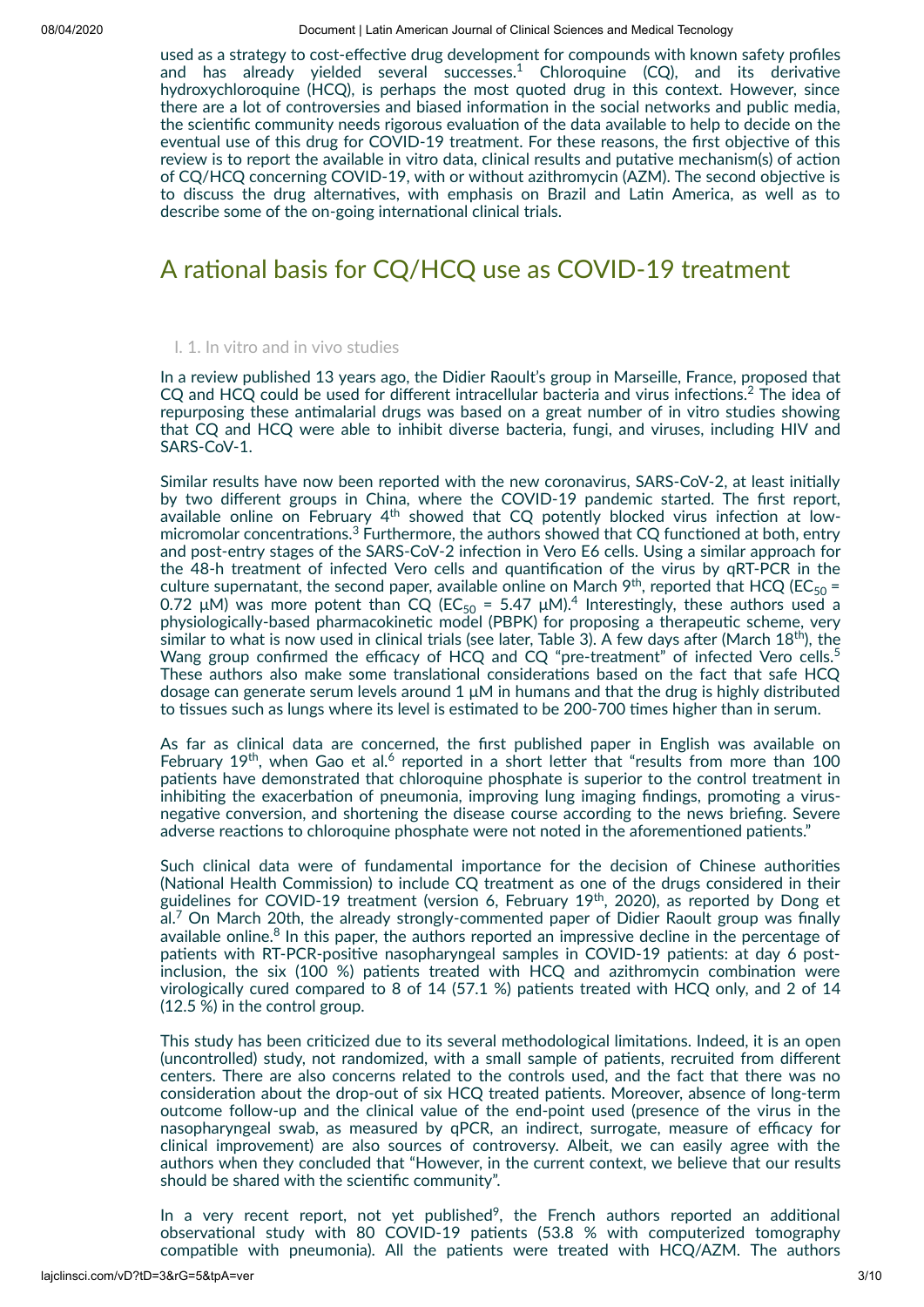concluded that the treatment was effective, based on the following clinical results: 81.3 % had a favorable outcome and were discharged from Infectious Disease Unit; 15 % required oxygen therapy; 3.8 % needed to be transferred to Intensive Care Unit and 1.2 % died. On the other hand, a very small descriptive Chinese study (30 patients divided into two arms) reported no benefit of HCQ.<sup>10</sup> However, the fact that only the abstract was in English makes it difficult to critically analyze the methodology and results. The more recent clinical study available at the time this review is being finished (April  $6<sup>th</sup>$ , 2020) is a preprint of a paper intended to be published that should be more properly considered as a small (64 COVI-19 patients with pneumonia) descriptive study and not a randomized clinical trial as claimed by the authors.<sup>11</sup> Whatever the limitations, the authors concluded that HCQ could significantly shorten the time to clinical recovery, the body temperature recovery time and promote the absorption of pneumonia. Interestingly to note, the four patients who progressed to severe illness belonged to the control group.

#### I. 2. Putative mechanisms of action

Among the most popular proposed mechanisms of action for the  $CQ/HCQ$  effect against COVID-19 we can cite are the following (see details and didactic scheme of Figure 2, published by Zhou et al. $12$ ):

- Interference with glycosylation of angiotensin-converting enzyme 2 (ACE2) ( $\downarrow$  infection);
- ↑ pH of lysosomes (infection) and endosomes (↓ replication);
- Disruption of RNA interaction with Toll-like receptors (TLRs) and nucleic acid sensor cyclic GMP-AMP (cGMP) synthase (cGAS) (↓ cytokine production);
- Repression of major histocompatibility complex (MHC) class II-mediated autoantigen presentation, in antigen-presenting cells (APCs) and thus inhibition of T cell activation ( $\downarrow$ cytokine production).

Besides the above-mentioned mechanisms, two other putative effects of CQ/HCQ could be of some relevance for their effect against COVID-19: CQ has been demonstrated to be a zinc ionophore in A2780 cells, targeting zinc to the lysosomes. $^{13}$  As zinc has anti-viral properties and was shown in a laboratory study to inhibit the replication of coronaviruses in cells<sup>14</sup>, this ionophore property of  $CQ/HCQ$  could be clinically relevant and supports the rationale for the addition of zinc to the pharmacological treatment of COVID-19 patients. Indeed, supplementing people with zinc deficiency, such as elderly people and vegetarians, with zinc (e.g. 20 mg per day) may improve the immune function, increase resistance to pathogens, and decrease the incidence and duration of pneumonia. $^{15}$  On the other hand, HCQ could have vascular protective effects and prevent the development of thrombotic complications. This effect could be most relevant in the presence of systemic inflammation and secondary coagulopathy.<sup>16</sup> This putative effect deserves investigation since pulmonary embolism may complicate pneumonia in patients with COVID-19. 17,18

II.  $\Delta$  rational basis for the use of azithromycin (AZM) as an add-on of CQ/HCQ treatment

A priori, the role of AZM, as other antibiotics, would be to avoid a secondary bacterial infection that could develop in patients with viral pneumonia. AZM is a macrolide antibiotic already used for the treatment of community-acquired pneumonia caused by designated, susceptible bacteria, and for the treatment of other bacterial infections (www.drugs). However, AZM has also antiviral and anti-inflammatory activity and may work synergistically with other antiviral treatments. Indeed, as reviewed by Ikemoto et al.<sup>19</sup>, AZM exerts not only anti-bacterial activity but also antiinflammatory effects, which are related to the NF-κB pathway, inhibition of quorum sensing, and anti-virulence effects. This results in decreased production of pro-inflammatory cytokines in the acute phase of respiratory diseases $^{20}$  so that macrolides, as a whole, can suppress the "cytokine storm" of inflammation and confer an additional clinical benefit through their  $immunomodulatory properties.<sup>21</sup>$ 

#### II.Drugs alternatives for COVID-19 treatment in Latin America

Many clinical trials related to COVID-19 have been registered and are available on classical platforms such as the USA https://clinicaltrials.gov and the WHO International Clinical Trials Registry Platform (https://www.who. int/ictrp/en/). Among these, several involve the use of drugs, highlighting the antimalarial drugs CQ or HCQ, the adenosine analogue remdesivir, the fixed-dose combination of antiretroviral protease inhibitors lopinavir/ritonavir, and the antiviral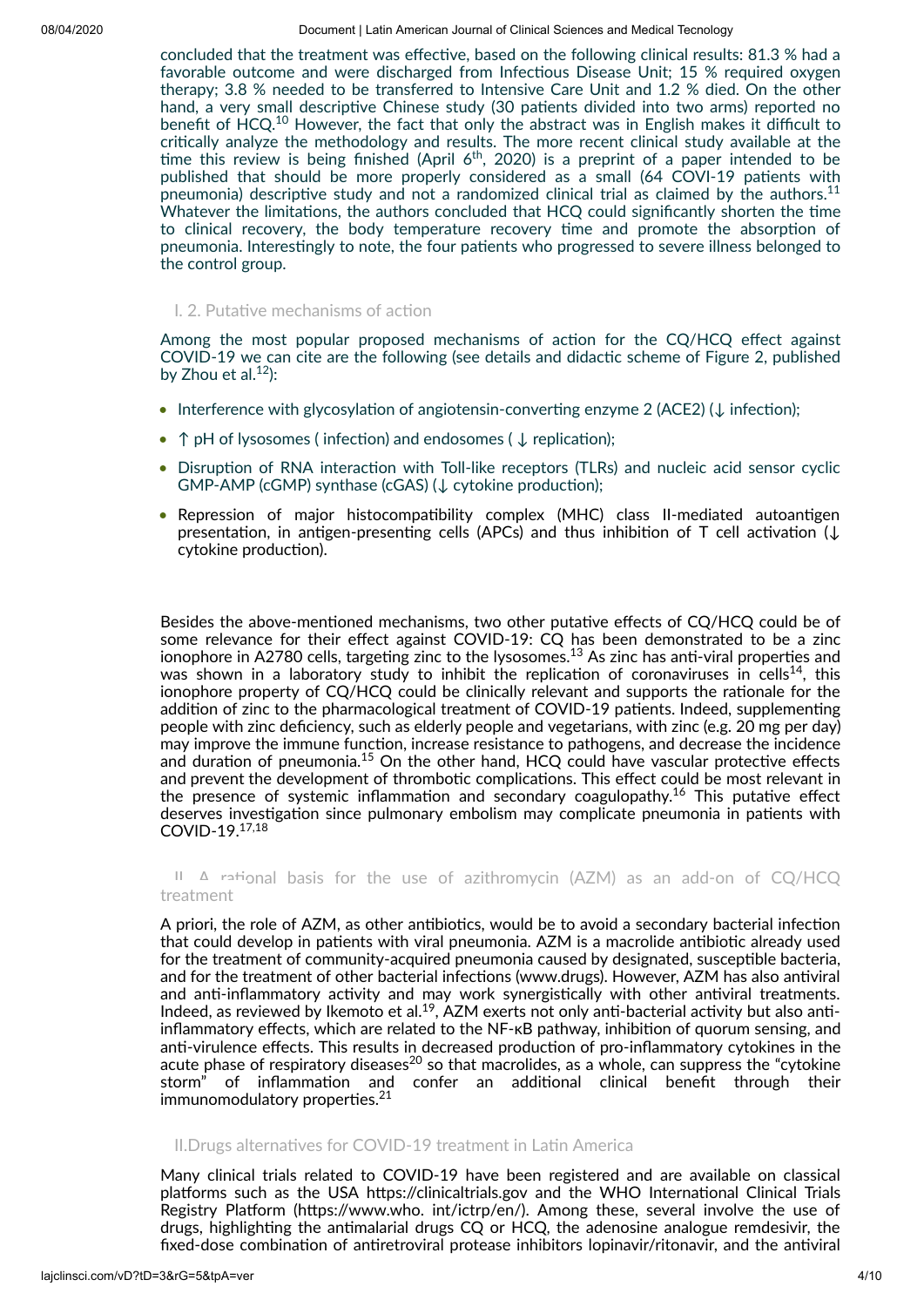favipiravir. Thus, what should be considered as feasible options in Brazil and Latin-America? As shown in Table 1, only CQ, HCQ and lopinavir/ ritonavir combination are registered in Brazil and most countries; then it could be used immediately.

#### **Table 1. Potential drugs for treatment and or prophylaxis of COVID-19 infection already registered** (Yes) or not (No) for other indications

| <b>DRUG</b>                  | <b>WORLD</b>       | <b>BRAZIL</b> |
|------------------------------|--------------------|---------------|
| Chloroquine (phosphate)      | Yes                | Yes           |
| Hydroxychloroquine (sulfate) | Yes                | Yes           |
| <b>Remdesivir</b>            | No                 | No            |
| Lopinavir/Ritonavir          | Yes                | Yes           |
| <b>Favipiravir</b>           | No<br>(only Japan) | No            |

Besides the rationale for their use, CQ and HCQ merit special attention because they are available in most countries where malaria is endemic and are much cheaper than the combination of lopinavir/ritonavir (around 23 times based on the factory price in Brazil, considering the number of tablets for one treatment). CQ, originally developed in 1934 and used in World War II to prevent malaria, has been used for decades for the prophylaxis and treatment of malaria and is one of the most prescribed drugs worldwide. HCQ, approved by the FDA in 1955, has a similar pharmacokinetic and pharmacodynamic profile as CQ but is safer (see below safety assessment). Furthermore, a recent clinical trial with 199 hospitalized adult patients with severe COVID-19 concluded that no benefit was observed with lopinavir-ritonavir treatment beyond standard care. 22

#### IV. CQ/HCQ: adverse effects and safety concerns

The most common adverse effects of CQ/HCQ are gastrointestinal, including nausea, vomiting, diarrhea, and abdominal discomfort. However, these drugs can also induce cardiotoxic effects, including rhythm disorders (such as a prolonged QT interval) and the development of cardiomyopathy in patients with rheumatic diseases.<sup>16</sup> Note that HCQ is 2-3 times less toxic than CQ, as reported in animal studies. $^{23}$ 

The most severe complication attributed to antimalarial treatment with these drugs is the development of retinopathy which occurs only after long-term treatment. Note that retinopathy is also more commonly associated with CQ than with HCQ, which can be used in high doses for long periods with very good tolerability. Likewise, HCQ is widely used at 400 mg daily for months or even years for the treatment of Lupus Erythematosus and rheumatoid arthritis.<sup>24</sup>

#### Drug-Drug Interaction (DDI)

When one considers the complexity of the pharmacokinetic and pharmacodynamic properties of both, CQ and HCQ, the potential DDIs must be considered, as described in the literature (www.apsf.org; www.drugs.com).

Regarding the pharmacokinetics, CQ is metabolized through CYP2C8, CYP3A4, CYP2D6, and CYP1A1 so that the concomitant administration of a CYP inhibitor should be contra-indicated to avoid the increase of CQ/HCQ plasma concentration leading risk of QT prolongation.<sup>16</sup> As ritonavir is a strong CYP3A4 and weak CYP2D6 inhibitor $^{25,\overline{26}},$  the association of lopinavirritonavir with CQ/HCQ should be avoided.

On the other hand, pharmacodynamic interaction can also occur particularly when these drugs are co-administered with AZM which is also described as an agent interfering with the myocardial electrical transmission (iKr inhibition). As a result, caution is imposed when coadministering these two drugs, even considering that in vivo data has shown that AZM/HCQ combination does not increase monophasic action potential duration in guinea pigs.<sup>27</sup> On the other hand, due to putative adverse event probabilities when used in the clinical setting (www.webmd.com), close patient monitoring in clinical trials as well as during compassionate use is mandatory. Clear pre-enrolment, enrolment and ongoing monitoring rules are required.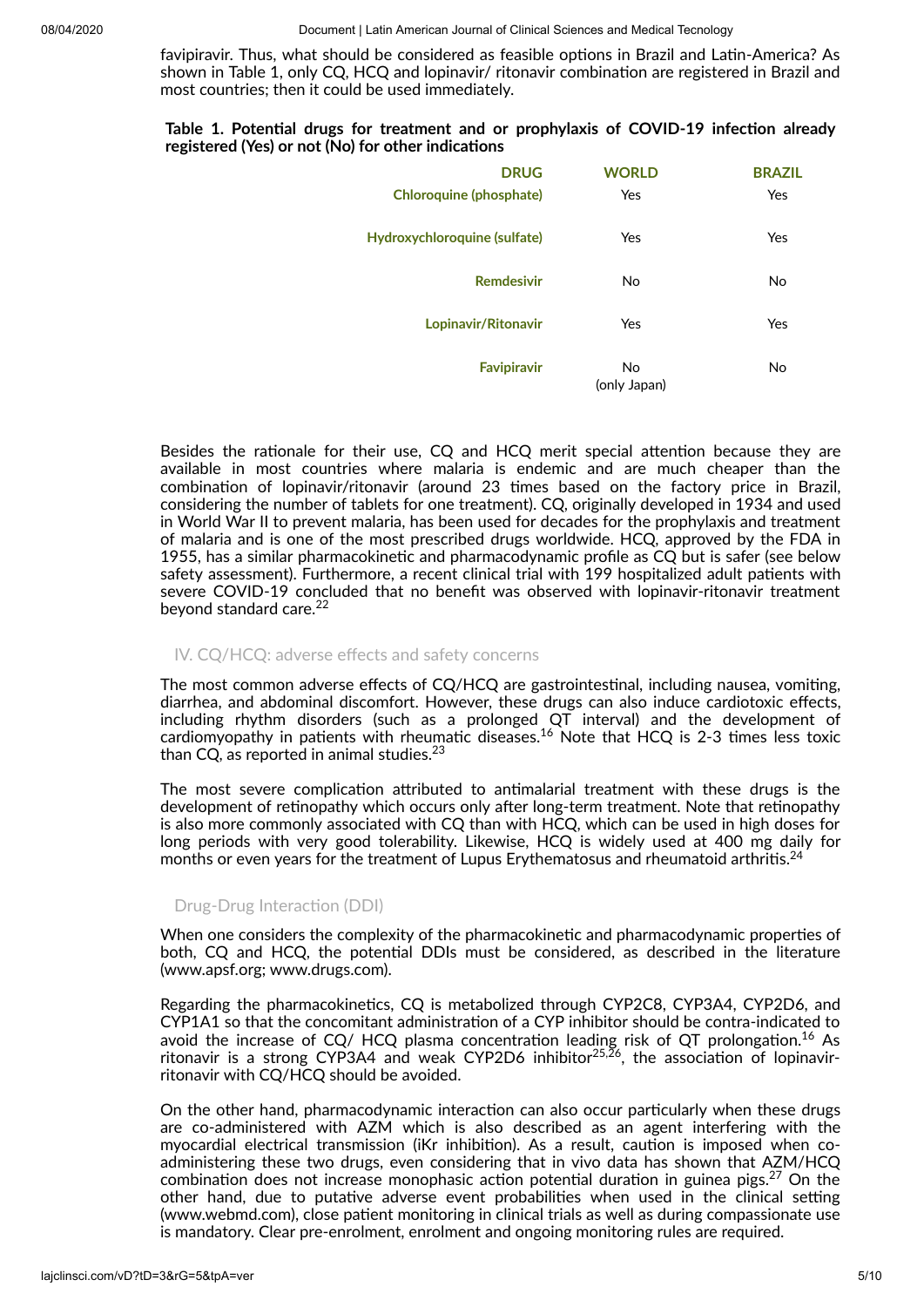V. On-going clinical trials and therapeutic schemes involving HCQ or CQ

In Table 2 we report some examples of on-going large clinical trials involving HCQ and that were registered at the WHO platform. We also included a Brazilian multicenter trial (Alliance COVID-19 Brasil I) evaluating the effect of HCQ and AZM administration in light-to-moderate cases. This is an interesting fact since there is some rationale for the beneficial effect to avoid the  $cy$ tokine storm that is probably responsible for the rapid aggravation observed before the patients need intubation.

#### **Table 2. On-going registered large clinical trials (WHO plaorm) with HCQ: some examples**

| Nickname         | <b>Sponsor</b><br><b>Country</b><br>(Registry)       | <b>Type</b>                                    | <b>Target</b><br>size | <b>Inclusion</b><br>criteria                            | <b>Treatment</b>                                                                            |
|------------------|------------------------------------------------------|------------------------------------------------|-----------------------|---------------------------------------------------------|---------------------------------------------------------------------------------------------|
| COVID-<br>19 PEP | Minnesota<br>University<br><b>USA</b><br>(March 11)  | <b>Blind</b><br>Randomized                     | 3000                  | Prophylaxis:<br>asymptomatic<br>Therapy:<br>symptomatic | Hydroxychloroqu                                                                             |
| DisCoVeRy        | <b>INSERM</b><br>France<br>8 countries<br>(March 13) | Open-label<br>Randomized<br>Adaptive<br>design | 3100                  | Defined<br>COVID-19                                     | -HCQ<br>- Remdesivir<br>- Lopinavir-Ritona<br>- Lopinavir-Ritona<br>+ Interferon-bet        |
| Solidarity       | <b>WHO</b><br>13<br>countries<br>(March 25)          | Open-label<br>Randomized<br>Adaptive<br>design | 10,000                | Defined<br>COVID-19                                     | - CQ or HCQ<br>- Remdesivir<br>- Lopinavir-Ritona<br>- Lopinavir-Ritona<br>+ Interferon-bet |

| Brazil <sup>*</sup> | Op  |
|---------------------|-----|
| (March 30)          | Rar |

pen-label **ndomized** 

630 Light/moderate cases

-HCQ -HCQ + AZM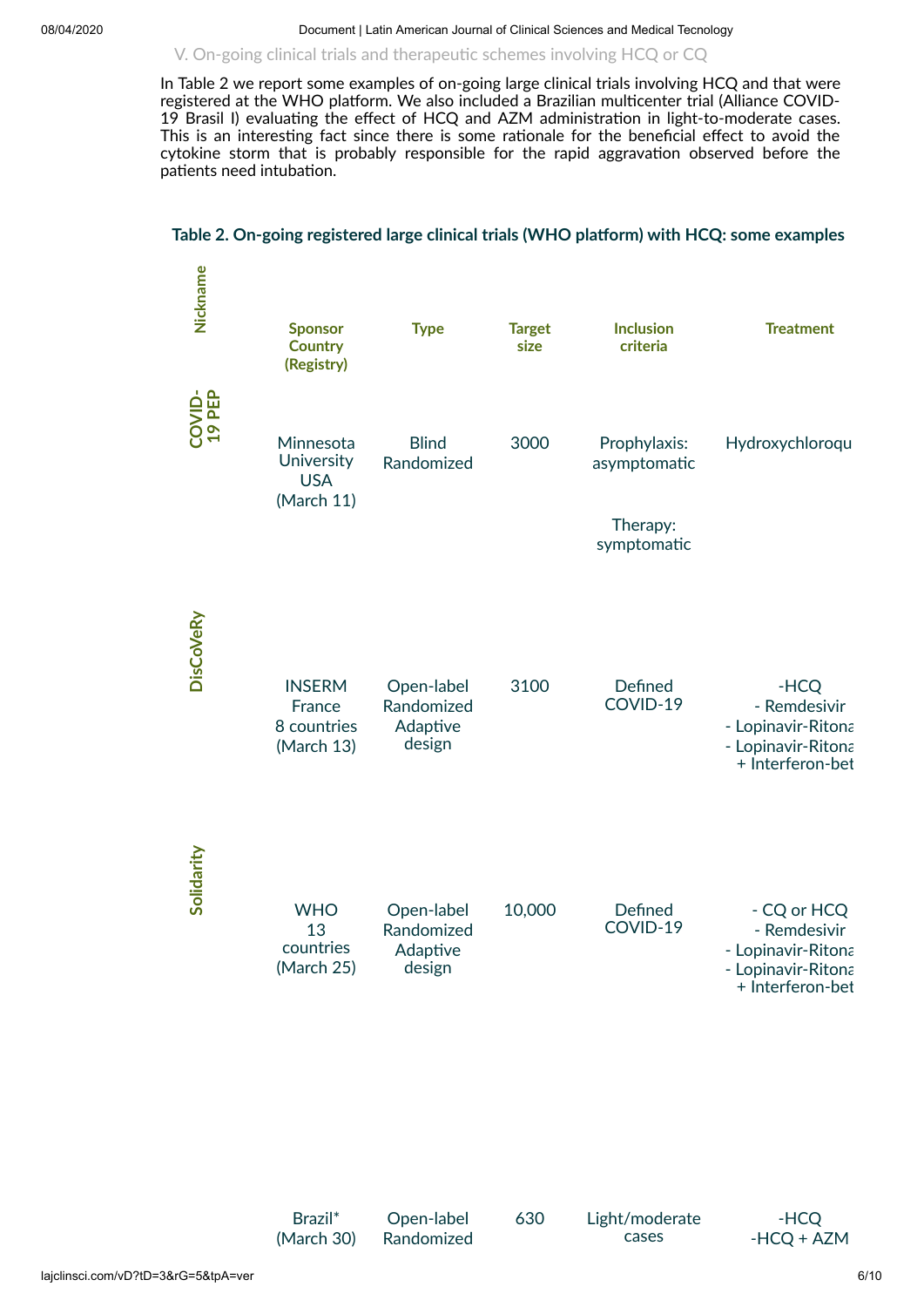

 $\left| \cdot \right|$ 

\*Albert Einstein, HCor & Sírio-Libanês hospitals + BRICNet and EMS pharmaceutical industry.

Concerning approval of CQ/HCQ for COVID-19 use by regulatory agencies, the situation in the USA, is of use within an expanded approach (compassionate use), since the FDA did not carry out fast-tracked approval of these drugs for COVID-19. The compassionate use is an FDA regulatory pathway that allows the use of investigational treatments if there are no other approved options available in life-threatening circumstances. In Brazil, on March 27th, the Ministry of Health issued an information note to regulate the use of  $CQ$  (or  $HCQ$ ) as an adjunct therapy in the treatment of severe forms of  $\text{COVID-19}$  (Nota informativa N° 5/2020-DAF/SCTIE/MS).

Finally, we present some therapeutic schemes used in different studies with HCQ (with or without AZM) for prophylaxis or treatment of COVID-19 (Table 3). It is noteworthy that the University of Minnesota will test the putative prophylactic effect of HCQ since this possibility has been claimed based on in vitro studies.

|  | Table 3. Therapeutic schemes used in different studies with HCQ and AZM for |  |  |  |  |  |
|--|-----------------------------------------------------------------------------|--|--|--|--|--|
|  | prophylaxis or treatment                                                    |  |  |  |  |  |

| <b>Loading dose</b> | Daily maintenance dose                   | <b>Study/Group</b>                             |                                                 |  |
|---------------------|------------------------------------------|------------------------------------------------|-------------------------------------------------|--|
|                     | <b>HCQ</b>                               | <b>AZM</b>                                     |                                                 |  |
|                     | $3 \times 200$ mg<br>$(10 \text{ days})$ | 500 mg (D1)<br>$+250$ mg<br>$(4 \text{ days})$ | Raoult group IHU-Marseille <sup>9</sup>         |  |
| $2 \times 400$ mg   | 400 mg                                   |                                                | <b>MGH</b>                                      |  |
| $(2 \text{ days})$  | $(3 \text{ days})$                       |                                                | Massachusetts <sup>29</sup>                     |  |
| 400 mg + 400 mg     | 400 mg - 1 or 2/week                     |                                                | Minnesota university                            |  |
| (after 6-8 h)       | (up to 12 weeks)                         |                                                | (Prophylaxis) $29$                              |  |
| 800 mg + 600 mg     | 600 mg                                   |                                                | Minnesota university                            |  |
| $(after 6-8 h)$     | $(4 \text{ days})$                       |                                                | (Treatment) $29$                                |  |
|                     | $2 \times 400$ mg                        | 500 mg                                         | COVID-1929                                      |  |
|                     | $(7 \text{ days})$                       | $(7 \text{ days})$                             | <b>Brazil</b>                                   |  |
| $2\times400$ mg     | 400 mg<br>$(9 \text{ days})$             |                                                | DisCoVeRy <sup>29</sup><br><b>INSERM-France</b> |  |

### **CONCLUSIONS**

Concerning the clinical use of these drugs (CQ/HCQ), one has to take into account the systematic approach of evidence-based medicine principles and rules30, which implies the best level of scientific evidence, together with clinical judgment and patient values as the foundation of the decision-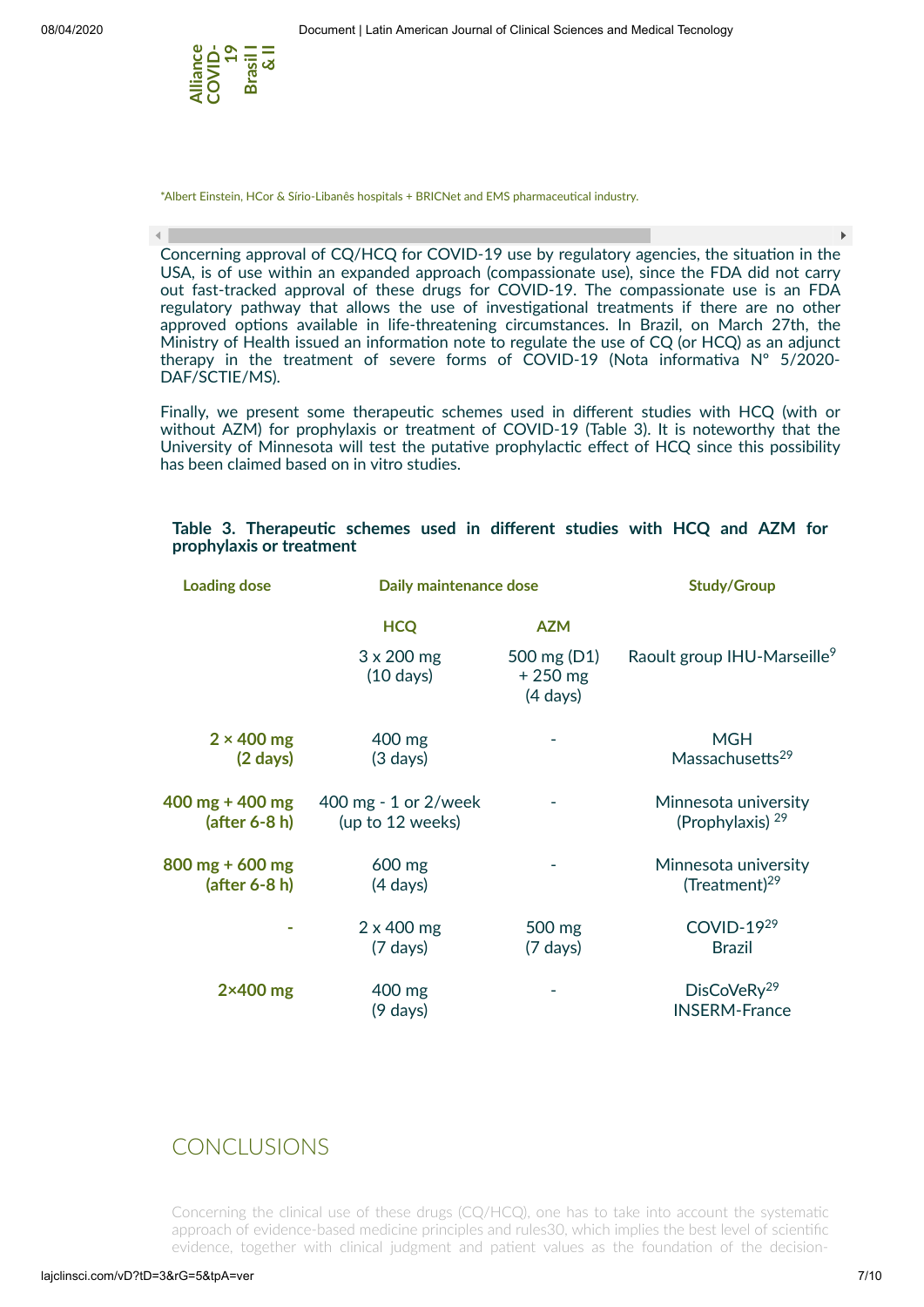making process. With this in mind, there would be two scenarios in which these drugs are to be considered in the clinical setting, including the clinical trials and compassionate use already authorized in many countries. Concerning clinical trials, many ongoing, as well as some not yet recruiting trials, are displayed in the databases. It is worth considering that with the available level of evidence, the risk/benefit ratio of CQ/HCQ use alone or in combination with other drugs has not yet been established, albeit preliminary data and rationale for their use lead us to hope for benefit. Compassionate use must follow legal and regulatory rules in each country where available. On the other hand, controlled clinical trials should be planned and executed by following ethical/scienfic principles to avoid harm to patients.30 The objective of this paper is to streamline up to date options for including these drugs in the clinical scenarios in which the drugs are to be experienced, that is to say, clinical trials and compassionate use. With this in mind and aiming to have the best evidence from clinical trials, it would be better to have the best evidence possible with controlled clinical trials with less biased possible methodology, whatever it takes. No contribution would be seen if a posteriori bias would be detected facing this serious public health problem.

#### **REFERENCES**

- 1. Mullard A. Could pharma open its drug freezers? Nat Rev Drug Discov [Internet]. 2011 Jun [cited 2020 Apr 6];1 0(6):399-400. Available from: http://www.ncbi.nlm.nih.gov/pubmed/21629278
- 2. Rolain JM, Colson P, Raoult D. Recycling of chloroquine and its hydroxyl analogue to face bacterial, fungal and v iral infections in the 21st century. Int J Antimicrob Agents [Internet]. 2007 Oct [cited 2020 Apr 6];30(4):297-3 08. Available from: http://www.ncbi.nlm.nih.gov/pubmed/17629679
- 3. Wang M, Cao R, Zhang L, Yang X, Liu J, Xu M, et al. Remdesivir and chloroquine effectively inhibit the recently emerged novel coronavirus (2019-nCoV) in vitro. Cell Res. 2020 Mar 1;30(3):269–71.
- 4. Yao X, Ye F, Zhang M, Cui C, Huang B, Niu P, et al. In Vitro Antiviral Activity and Projection of Optimized Dosing Design of Hydroxychloroquine for the Treatment of Severe Acute Respiratory Syndrome Coronavirus 2 (SARS-CoV-2). Clin Infect Dis [Internet]. 2020 Mar 9 [cited 2020 Apr 6];pii: ciaa237. Available from: https://www.ncbi.  $nlm.nih.gov/publiced/?term=ln+Vitro+Antiviral+Activity+and+Projection+of+Optimized+Dosing+Design+of+$ **[Hydroxychloroquine+for+the+Treatment+of+Severe+Acute+Respiratory+Syndrome+Coronavirus+2+\(SARS-C](https://www.ncbi.nlm.nih.gov/pubmed/?term=In+Vitro+Antiviral+Activity+and+Projection+of+Optimized+Dosing+Design+of+Hydroxychloroquine+for+the+Treatment+of+Severe+Acute+Respiratory+Syndrome+Coronavirus+2+(SARS-CoV-2)) oV-2)**
- 5. Liu J, Cao R, Xu M, Wang X, Zhang H, Hu H, et al. Hydroxychloroquine, a less toxic derivative of chloroquine, is effective in inhibiting SARS-CoV-2 infection in vitro. Cell Discov [Internet]. 2020 [cited 2020 Apr 6];6(1):16. Av ailable from: http://www.ncbi.nlm.nih.gov/pubmed/32194981
- 6. Gao J, Tian Z, Yang X. Breakthrough: Chloroquine phosphate has shown apparent efficacy in treatment of COVI D-19 associated pneumonia in clinical studies. Biosci Trends. 2020 Feb 29;14(1):72–3.
- 7. Dong L, Hu S, Gao J. Discovering drugs to treat coronavirus disease 2019 (COVID-19). Drug Discov Ther. 2020 Feb 29;14(1):58–60.
- 8. Gautret P, Lagier J-C, Parola P, Hoang VT, Meddeb L, Mailhe M, et al. Hydroxychloroquine and azithromycin as a treatment of COVID-19: results of an open-label non-randomized clinical trial. Int J Antimicrob Agents [Intern et]. 2020 Mar 20 [cited 2020 Apr 6];105949. Available from: **[hp://www.ncbi.nlm.nih.gov/pubmed/32205204](http://www.ncbi.nlm.nih.gov/pubmed/32205204)**
- 9. Gautret P et al. Clinical and microbiological effect of a combination of hydroxychloroquine and azithromycin in 80 COVID-19 patients with at least a six-day follow up: an observational study [Internet]. 2020 [cited 2020 Apr 6]. Available from: https://www.mediterranee-infection.com/wp-content/uploads/2020/03/COVID-IHU-2-1. **pdf**
- 10. Jun C, Danping L, Li L, Ping L, Qingnian X, Lu X, et al. A pilot study of hydroxychloroquine in treatment of patien ts with common coronavirus disease-19 (COVID-19). J Zhejiang Univ (Medical Sci. 2020 Mar 6;49(1):0–0.
- 11. Chen Z, Hu J, Zhang Z, Jiang S, Han S, Yan D, et al. Efficacy of hydroxychloroquine in patients with COVID-19: r

esults of a randomized clinical trial. medRxiv [Internet]. 2020 Mar 31 [cited 2020 Apr 6];2020.03.22.20040758. Available from: **[hps://www.medrxiv.org/content/10.1101/2020.03.22.20040758v2](https://www.medrxiv.org/content/10.1101/2020.03.22.20040758v2)**

- 12. Zhou D, Dai S-M, Tong Q. COVID-19: a recommendation to examine the effect of hydroxychloroquine in preve nting infection and progression. J Antimicrob Chemother [Internet]. 2020 [cited 2020 Apr 6];(March):pii: dkaa1 14. Available from: http://www.ncbi.nlm.nih.gov/pubmed/32196083
- 13. Xue J, Moyer A, Peng B, Wu J, Hannafon BN, Ding W-Q. Chloroquine Is a Zinc Ionophore. Ho Y-S, editor. PLoS One [Internet]. 2014 Oct 1 [cited 2020 Apr 6];9(10):e109180. Available from: http://dx.plos.org/10.1371/jour **nal pone 0109180**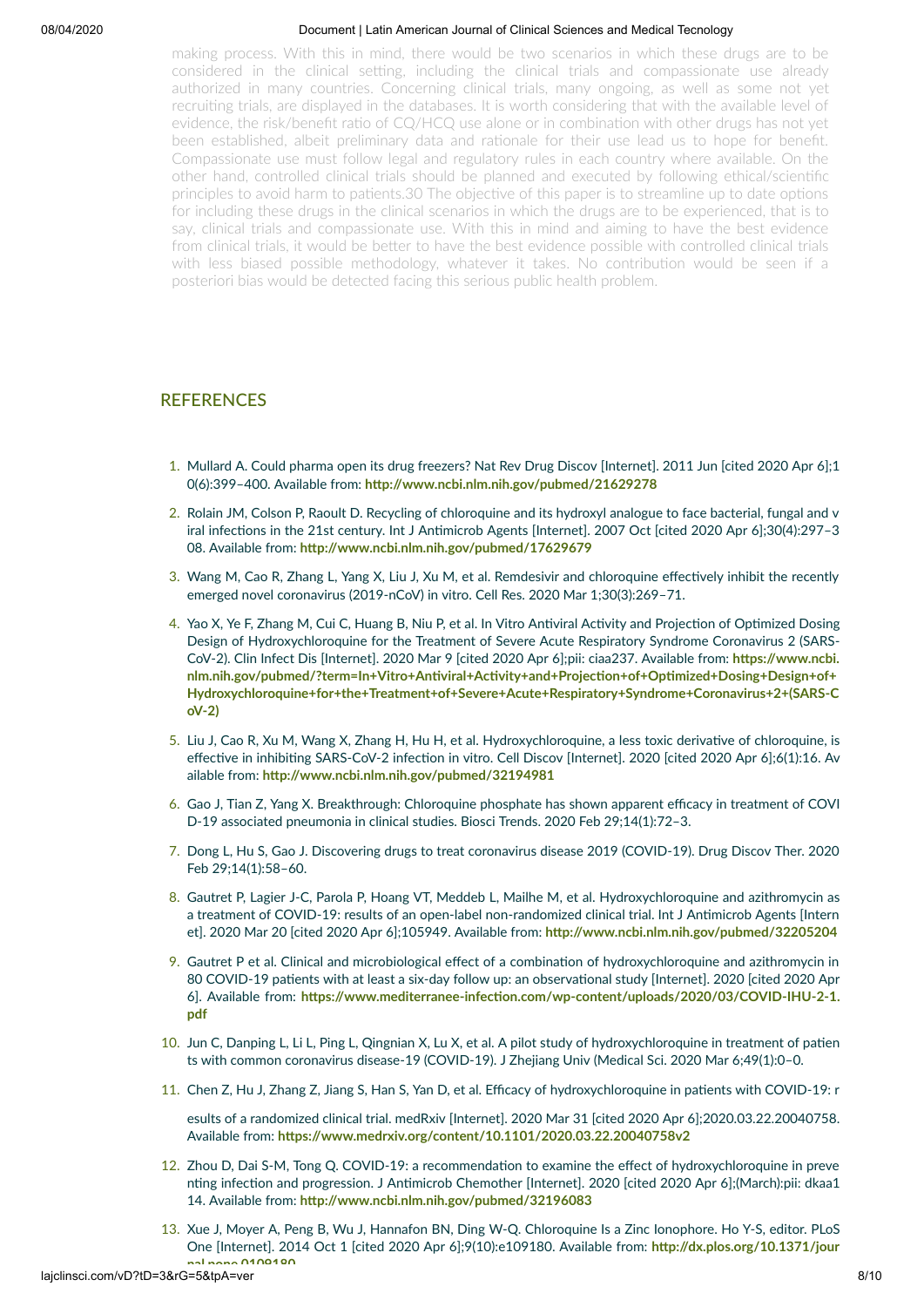**[nal.pone.0109180](http://dx.plos.org/10.1371/journal.pone.0109180)**

- 14. te Velthuis AJW, van den Worm SHE, Sims AC, Baric RS, Snijder EJ, van Hemert MJ. Zn(2+) inhibits coronavirus and arterivirus RNA polymerase activity in vitro and zinc ionophores block the replication of these viruses in cel l culture. PLoS Pathog [Internet]. 2010 Nov 4 [cited 2020 Apr 6];6(11):e1001176. Available from: http://www.n **[cbi.nlm.nih.gov/pubmed/21079686](http://www.ncbi.nlm.nih.gov/pubmed/21079686)**
- 15. Barnett JB, Hamer DH, Meydani SN. Low zinc status: a new risk factor for pneumonia in the elderly? Nutr Rev [Internet]. 2010 Jan [cited 2020 Apr 6];68(1):30-7. Available from: http://www.ncbi.nlm.nih.gov/pubmed/200 **41998**
- 16. Schrezenmeier E, Dörner T. Mechanisms of action of hydroxychloroquine and chloroquine: implications for rhe umatology. Nat Rev Rheumatol [Internet]. 2020 Mar 1 [cited 2020 Apr 6];16(3):155-66. Available from: http:// **[www.ncbi.nlm.nih.gov/pubmed/32034323](http://www.ncbi.nlm.nih.gov/pubmed/32034323)**
- 17. Danzi GB, Loffi M, Galeazzi G, Gherbesi E. Acute pulmonary embolism and COVID-19 pneumonia: a random as sociation? Eur Heart J [Internet]. 2020 Mar 30 [cited 2020 Apr 6]; Available from: http://www.ncbi.nlm.nih.go **v/pubmed/32227120**
- 18. Xie Y, Wang X, Yang P, Zhang S. COVID-19 Complicated by Acute Pulmonary Embolism. Radiol Cardiothorac Im aging [Internet]. 2020 Apr 1 [cited 2020 Apr 6];2(2):e200067. Available from: http://pubs.rsna.org/doi/10.114 **8/ryct.2020200067**
- 19. Ikemoto K, Kobayashi S, Haranosono Y, Kozai S, Wada T, Tokushige H, et al. Contribution of anti-inflammatory a nd anti-virulence effects of azithromycin in the treatment of experimental Staphylococcus aureus keratitis. BM C Ophthalmol. 2020 Mar 6;20(1).
- 20. Cramer CL, Patterson A, Alchakaki A, Soubani AO. Immunomodulatory indications of azithromycin in respirator y disease: a concise review for the clinician. Postgrad Med [Internet]. 2017 Jun 4 [cited 2020 Apr 6];129(5):493 -9. Available from: http://www.ncbi.nlm.nih.gov/pubmed/28116959
- 21. Zarogoulidis P, Papanas N, Kioumis I, Chatzaki E, Maltezos E, Zarogoulidis K. Macrolides: from in vitro anti-infla mmatory and immunomodulatory properties to clinical practice in respiratory diseases. Eur J Clin Pharmacol [In ternet]. 2012 May [cited 2020 Apr 6];68(5):479–503. Available from: **[hp://www.ncbi.nlm.nih.gov/pubmed/22](http://www.ncbi.nlm.nih.gov/pubmed/22105373) 105373**
- 22. Cao B, Wang Y, Wen D, Liu W, Wang J, Fan G, et al. A Trial of Lopinavir-Ritonavir in Adults Hospitalized with Se vere Covid-19. N Engl J Med [Internet]. 2020 Mar 18 [cited 2020 Apr 6]; Available from: http://www.ncbi.nlm. **[nih.gov/pubmed/32187464](http://www.ncbi.nlm.nih.gov/pubmed/32187464)**
- 23. McChesney EW. Animal toxicity and pharmacokinetics of hydroxychloroquine sulfate. Am J Med [Internet]. 198 3 Jul 18 [cited 2020 Apr 6];75(1A):11–8. Available from: **[hp://www.ncbi.nlm.nih.gov/pubmed/6408923](http://www.ncbi.nlm.nih.gov/pubmed/6408923)**
- 24. Drugs.com. Hydroxychloroquine Tablets FDA prescribing information, side effects and uses [Internet]. [cited 2 020 Apr 6]. Available from: https://www.drugs.com/pro/hydroxychloroquine-tablets.html#s-34068-7
- 25. U.S. Food and Drug Administration. Drug Development and Drug Interactions: Table of Substrates, Inhibitors an d Inducers | FDA [Internet]. [cited 2020 Apr 6]. Available from: https://www.fda.gov/drugs/drug-interactions-la **[beling/drug-development-and-drug-interacons-table-substrates-inhibitors-and-inducers](https://www.fda.gov/drugs/drug-interactions-labeling/drug-development-and-drug-interactions-table-substrates-inhibitors-and-inducers)**
- 26. Hossain MA, Tran T, Chen T, Mikus G, Greenblatt DJ. Inhibition of human cytochromes P450 in vitro by ritonavi r and cobicistat. J Pharm Pharmacol [Internet]. 2017 Dec 1 [cited 2020 Apr 6];69(12):1786–93. Available from: **[hp://doi.wiley.com/10.1111/jphp.12820](http://doi.wiley.com/10.1111/jphp.12820)**
- 27. Fossa AA, Wisialowski T, Duncan JN, Deng S, Dunne M. Azithromycin/chloroquine combination does not increa se cardiac instability despite an increase in monophasic action potential duration in the anesthetized guinea pi g. Am J Trop Med Hyg [Internet]. 2007 Nov [cited 2020 Apr 6];77(5):929-38. Available from: http://www.ncbi. **[nlm.nih.gov/pubmed/17984356](http://www.ncbi.nlm.nih.gov/pubmed/17984356)**
- 28. Cardiology AC of. Ventricular Arrhythmia Risk Due to Hydroxychloroquine-Azithromycin Treatment For COVID -19 - American College of Cardiology [Internet]. 2020 [cited 2020 Apr 6]. Available from: https://www.acc.org/l **[atest-in-cardiology/arcles/2020/03/27/14/00/ventricular-arrhythmia-risk-due-to-hydroxychloroquine-azit](https://www.acc.org/latest-in-cardiology/articles/2020/03/27/14/00/ventricular-arrhythmia-risk-due-to-hydroxychloroquine-azithromycin-treatment-for-covid-19) hromycin-treatment-for-covid-19**
- 29. ClinicalTrials.gov. Adaptive COVID-19 Treatment Trial (ACTT) Full Text View ClinicalTrials.gov [Internet]. [cite d 2020 Apr 6]. Available from: https://clinicaltrials.gov/ct2/show/NCT04280705
- 30. Akobeng AK. Principles of evidence based medicine. Arch Dis Child. 2005 Aug;90(8):837–40.